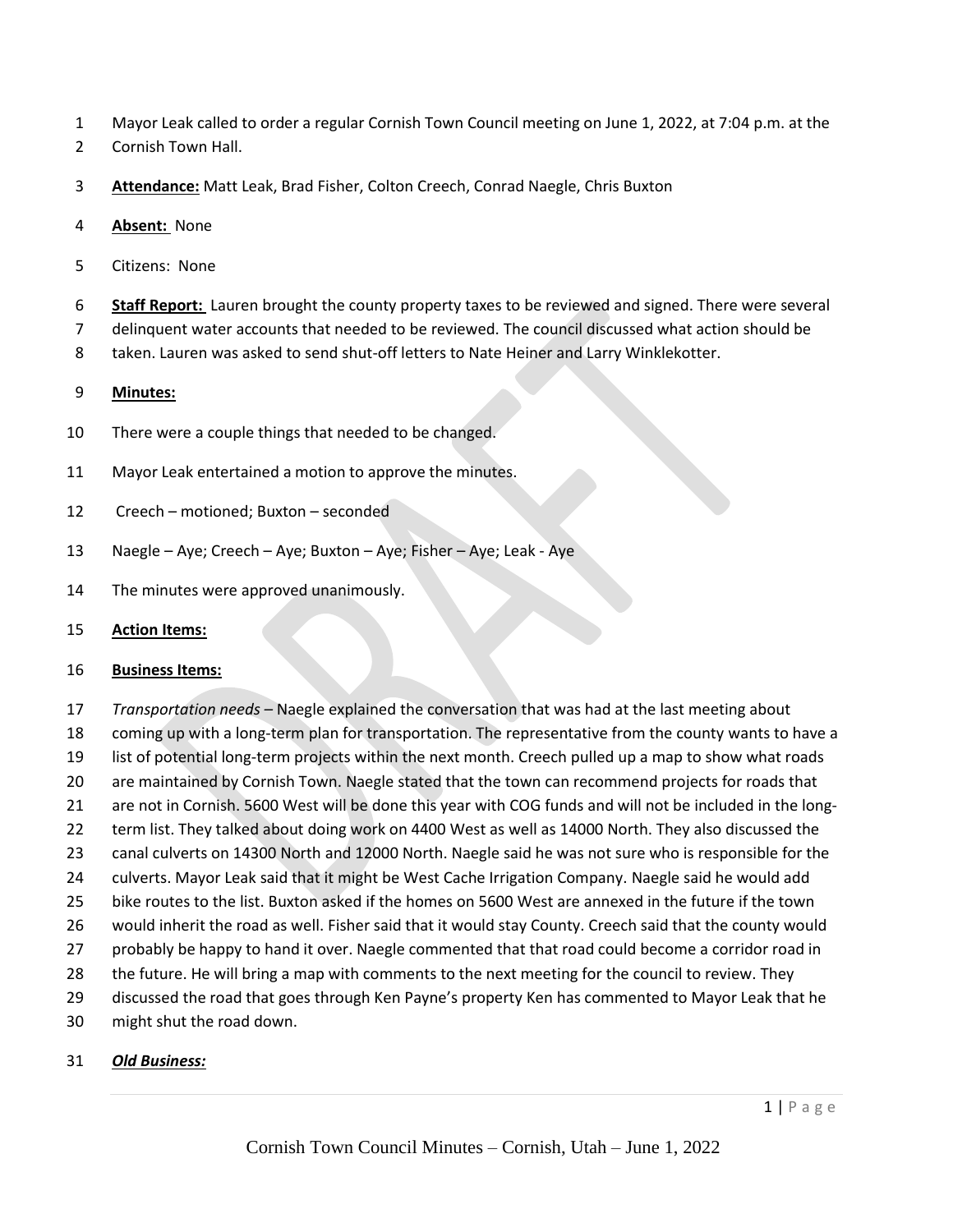*Roads –* Naegle reported that the COG training is on June 6. He also commented on the drive that he took with the county representatives. They mentioned that the town would need to get a geotechnical report before we get bids for the road that we want to do this year. For the other roads that are in the long-term plan it would be wise to get an engineering estimate. Naegle is working with Jesse Mott to get direction on how to handle it. Mayor Leak asked what the geotechnical report would be. Naegle answered that it is meant to look at the depth of road base and the condition of the road base to see what the condition of the road is. They discussed having roads that they want to have worked on in the future now to save money. Naegle said that he gave a list of roads for Buxton to mow. Mayor Leak mentioned that the dyers woad is bad along the road west of 12300 North. He is going to talk to Jay Williams about spraying weeds along the road. He said that we may need to get more weed spray for Jay to use. Naegle took the truck to get repaired. He said that they are going to assign the CDBG grant management to CRS. They were concerned about getting accounts set up to make sure everything is billed correctly.

 *Planning & Zoning –* Creech reported that he had talked to the Olson's about their proposed subdivision. He asked to maybe put some lots along the town road. He explained that the Olson's are only approved to build one house on the property with a driveway off the town road. He also said he had heard from some citizens about their concern about roadway access and how it is regulated by the town. Mayor Leak asked if he had heard anything from Regan. Creech said that he is no longer under contract with the property. Fisher said that he was concerned with Gilbert Olson's question about not putting curb and gutter in until the lots are sold. Mayor Leak stated that we need to be careful about not making exceptions for people who want to go around the rules. Naegle commented that Jeff from the county shared his experience from North Logan with new subdivisions and suggested that the town stay on top of it now or it will be a mess in the future. Mayor Leak suggested that the council learn from different communities and come up with a plan for future planning. He said that his opinion is that the council should stay firm to the codes. Creech said that he talked to Max Pierce about getting variances and was told that it is near impossible to get one. Fisher said that we need to be careful when talking to people about what can and can't be done. Naegle asked if the curb and gutter was for someone who wants to build one house on a piece of land. Creech answered that it is required when a new road is built. Naegle talked about having a ground zero that is surveyed that every subdivision builds to. Mayor Leak stated that he has heard concerns from people about subdivisions. He doesn't want to invite large subdivisions, but he doesn't want to take the opportunity away from someone who wants to come back and build in Cornish. Creech said that he appreciates that the ordinance makes it so that developments are only done by people who have the resources to do it right. 

 *Parks/Town Hall/Finance* – Buxton said that he has resources from his family that would be happy to give feedback and ideas for what can be done in Cornish with planning and zoning. Creech said that Max said that when you look for feedback to ask for the biggest issues in the plans so they will get more feedback. Creech suggested that we send our current ordinance to Buxton's family members to review and give feedback. Buxton reported that they cleaned out the fire pit and that Jay Williams said everything is running well. Debbie McKnight is looking at prices to put iron treatment on the grass. He said that he has been moving pipe at the park. He reported on the mayor's dinner that he attended. They talked about the purpose of the League of Cities and Towns. He said that the presenter commented that we need to keep local regulations stronger than state and Federal. He said that Sherriff

Jensen said that the Cache Humane Society is going to be ending. He also said that the sheriff's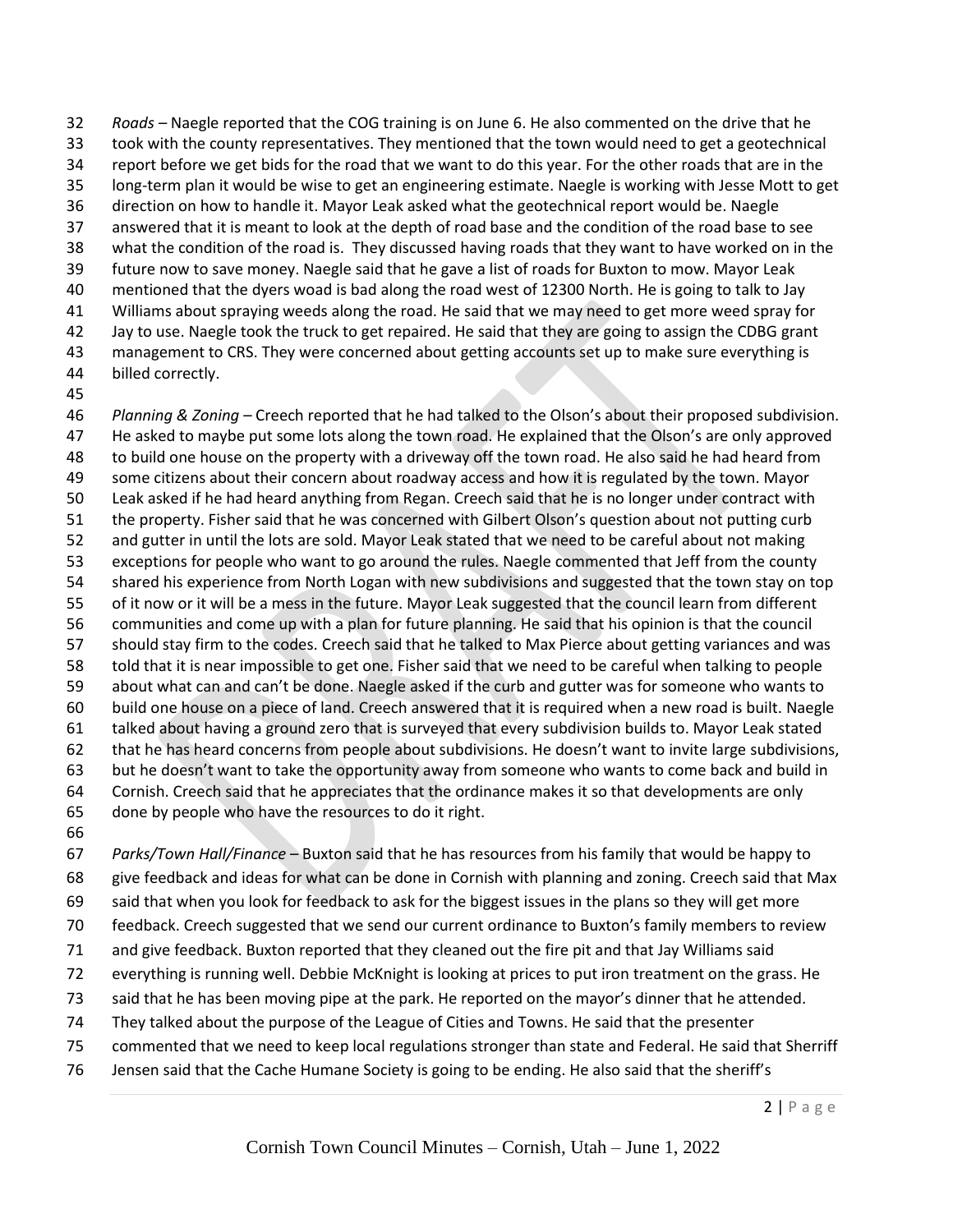- department is having staffing problems because there are not many people that are going to the police
- academy. Buxton was told to get all our events on the calendar as soon as possible so that the sheriff's
- department can staff it. He made a connection with the North Logan mayor Lindsay Peterson, and she
- offered a meeting with her city planner to discuss planning and zoning.
- 

*Water –* Fisher reported that with the rains this weekend the springs went up 10 gallons per minutes. The spring is now at 29 gallons per minute. He pumped about 80,000 gallons. He also mentioned that not fertilizing in the area makes a big difference with the nitrates. Mayor Leak said that Emily Frary from 85 the state called about the nitrates. He told her that the samples are done by Bear River Health Department every month. She said that they want three different samples from different areas. He told her that there is not a way to get the samples she wanted. After explaining our situation, she was happy with the plan that we have in reporting our samples. Fisher stated that the last test was at around .07 which is very low. Mayor Leak said that we need to be careful about letting water run over. Naegle asked if there is a way to put a monitor to the overflow. Fisher said that there is, but that we need to keep the tank full in case of a fire. Buxton asked if there was a good enough supply to water a small portion of the park with town water. Fisher said that it would be fine but if water levels get too low, they may need to cut back. He said that the tank is holding water well. 

 **Mayor's Report:** Mayor Leak said he had a deal with the county that they would let him know when someone comes in to get a building permit. He said that Rocky Malin got a permit for his building. He said that he talked to Ross Wansgard about land for the new tank. They will plan a meeting with an engineer to discuss the land with Ross and Ross' son Mike. Mayor Leak said he a few questions about a footprint and water. He said that there have been changes with the Kohler's and we need to find contact information to ask for access to the water source. Mayor Leak explained to Ross that it would be easier to work with him than with the Kohler's. Mayor Leak asked if Lauren she has anything else to add. She commented that Mayor Daines changed the timeline for solid waste from two years to one year. Mayor Leak showed the email he received that showed the change. Mayor Leak said that we need to get a plan fast because a year will come fast. Creech said that in talking to other communities it shouldn't be a problem to get something together.

- 
- 
- **Citizen comments:** None
- **Next Meeting:**
- **Bills:**
- Total = \$24,960.85
- Mayor Leak entertained a motion to pay the bills
- Naegle motioned; Fisher Seconded